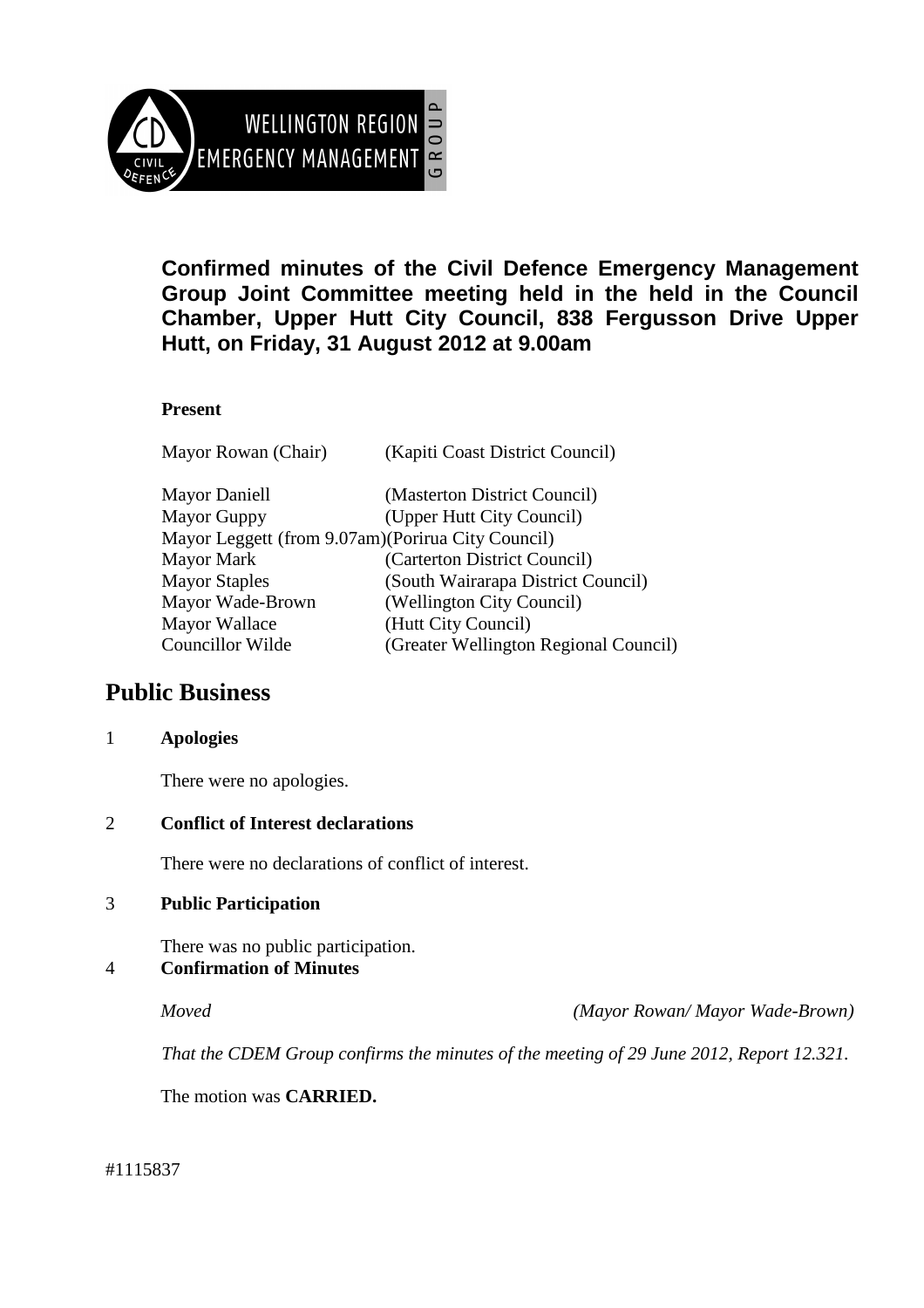#### 5 **WREMO update**

Bruce Pepperell, Regional Manager, Civil Defence Emergency Management, updated the Group on WREMO's activities since its establishment in July 2012, including the development of an interim Annual Plan.

#### 6 **Lifelines utility restoration time following a Wellington fault earthquake**

Bruce Pepperell, Regional Manager, Civil Defence Emergency Management, gave an oral report on the Wellington Lifelines group. A written report will be provided to the next meeting on the restoration times of lifelines in the region following a major earthquake.

#### 7 **Results of CDEM Group Plan workshops**

Bruce Pepperell, Regional Manager, Civil Defence Emergency Management, spoke to the report and invited members to outline those strategic gaps in current CDEM structures and activities that warranted priority attention in the forthcoming Group Plan.

An in depth discussion followed where each member of the committee provided comment on the issues they considered to be a priority for the region, summarised as follows:

**Community Resilience.** Specifically increasing community engagement and building partnerships. Key components of this were considered to be volunteers, tapping into neighbourhood support networks and vulnerable community networks, increasing public education (addressing complacency and providing more information), and planning for when away from home;

**Integrated Planning.** Required with CD agencies and related partners, and should include integrated planning across local authorities, plus integration of/with council business units for planning and development (e.g. Community development);

**Region wide risk reduction.** There should be an all hazard approach to risk management; region wide agreement, coordination and cooperation on risk reduction; common terminology; and further discussion on the level of information to be included on LIM reports;

**Enhanced Coordination.** Required across all CD partners and stakeholders including Emergency Services;

**Recovery.** There should be greater community involvement in this aspect. Greater clarity is required on how we plan for recovery. We need to develop principles and processes for implementation when required and address resources from early in the response; and,

**Scientific Information.** There is a requirement to promote the full situation to the public in terms people can understand.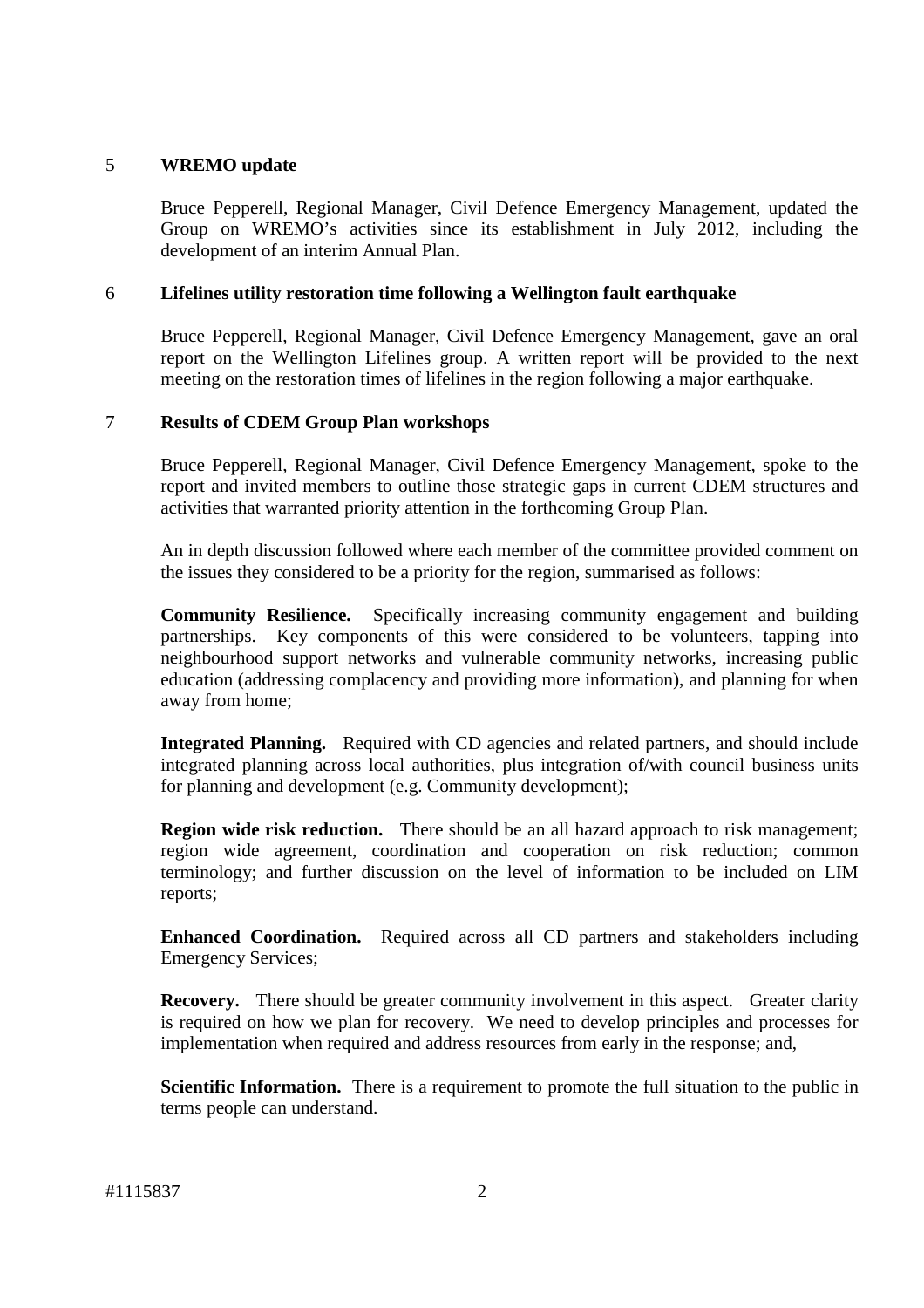**Report 12.392 File:** Z/01/04/19

*Moved (Mayor Rowan/ Mayor Wade-Brown)* 

*That the Joint Committee:* 

- *1. Receives the report.*
- *2. Agrees the prioritised strategic issues to be addressed in the 2013-2018 CDEM Group Plan.*

The motion was **CARRIED.**

#### 8 **CDEM Group appointments**

Bruce Pepperell, Regional Manager, Civil Defence Emergency Management, gave an oral report on CDEM Group appointments and highlighted the intention to create a panel of three alternatives, in addition to each appointed Controller. He also stated that the Council Recovery Managers needed to be separate again, with appointees being tier two people reporting to the Chief Executive preferably with a background in strategic planning, infrastructure or social capital. The current list of appointees would be refined and presented at the next Joint Committee in November 2012.

#### 9 **Update on New Zealand 'Shakeout'**

Bruce Pepperell, Regional Manager, Civil Defence Emergency Management, spoke to the report, highlighting the fact that as of the previous week, the Wellington Region was the leading region in NZ for registrations.

#### **Report 12.393** File: Z/01/04/09

*That the Joint Committee:* 

- *1. Receives the report.*
- *2. Notes the contents of the report.*

The motion was **CARRIED.** 

#### 10 **General business**

Mayor Wade-Brown discussed Wellington City Council's civil defence and emergency management initiatives, highlighting the contents of the recently produced house strengthening booklet.

*Moved (Mayor Guppy/ Mayor Staples)*